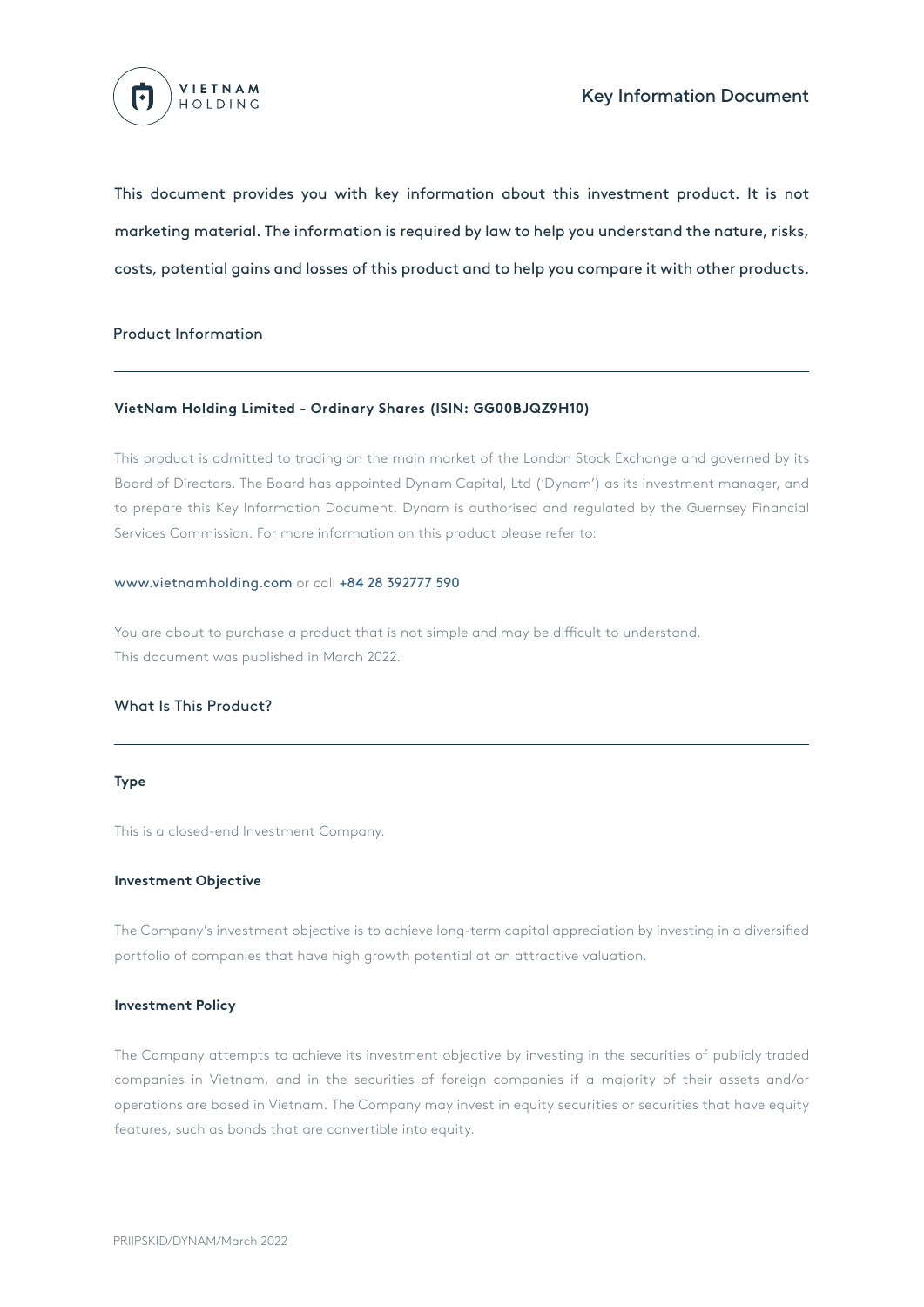

## **Investment Policy** (continued)

The Company may invest in listed or unlisted securities, either on the Vietnamese stock exchanges, through purchases on the OTC Market, or through privately negotiated deals.

The Company may invest its available cash in the domestic bond market as well as in international bonds issued by Vietnamese entities.

The Company may utilise derivatives contracts for hedging purposes and for efficient portfolio management but will not utilise derivatives for investment purposes.

The Company does not intend to take control of any company or entity in which it has directly or indirectly invested (an "Investee Company") or to take an active management role in any such company. However, the Investment Manager may appoint one of its directors, employees or other appointees to join the board of the Investee Company and/or may provide certain forms of assistance to such company, subject to prior approval by the VNH Board.

The Company integrates environmental, social and corporate governance (ESG) factors into its investment analysis and decision-making process. Through its Investment Manager, the Company actively incorporates ESG considerations into its ownership policies and practices and engages Investee Companies in pursuit of appropriate disclosure and the improvement of material issues.

## **The Company may invest:**

- up to 25 percent of its Net Asset Value ("NAV") (at the time of investment) in companies with shares traded outside of Vietnam if a majority of their assets and/or operations are based in Vietnam; •
- up to 20 percent of its NAV (at the time of investment) in direct private equity investments; and •
- up to 20 percent of its NAV (at the time of investment) in other listed investment funds and holding companies which have the majority of their assets in Vietnam. •

## **Borrowing Policy**

The Company is permitted to borrow money and to grant security over its assets provided that such borrowings do not exceed 25 percent of the latest available NAV of the Company at the time of the borrowing, unless the Shareholders in general meeting otherwise determine by ordinary resolution.

## **Investment Restrictions And Diversification**

The Company will adhere to the general principle of risk diversification in respect of its investments and will observe the following investment restrictions.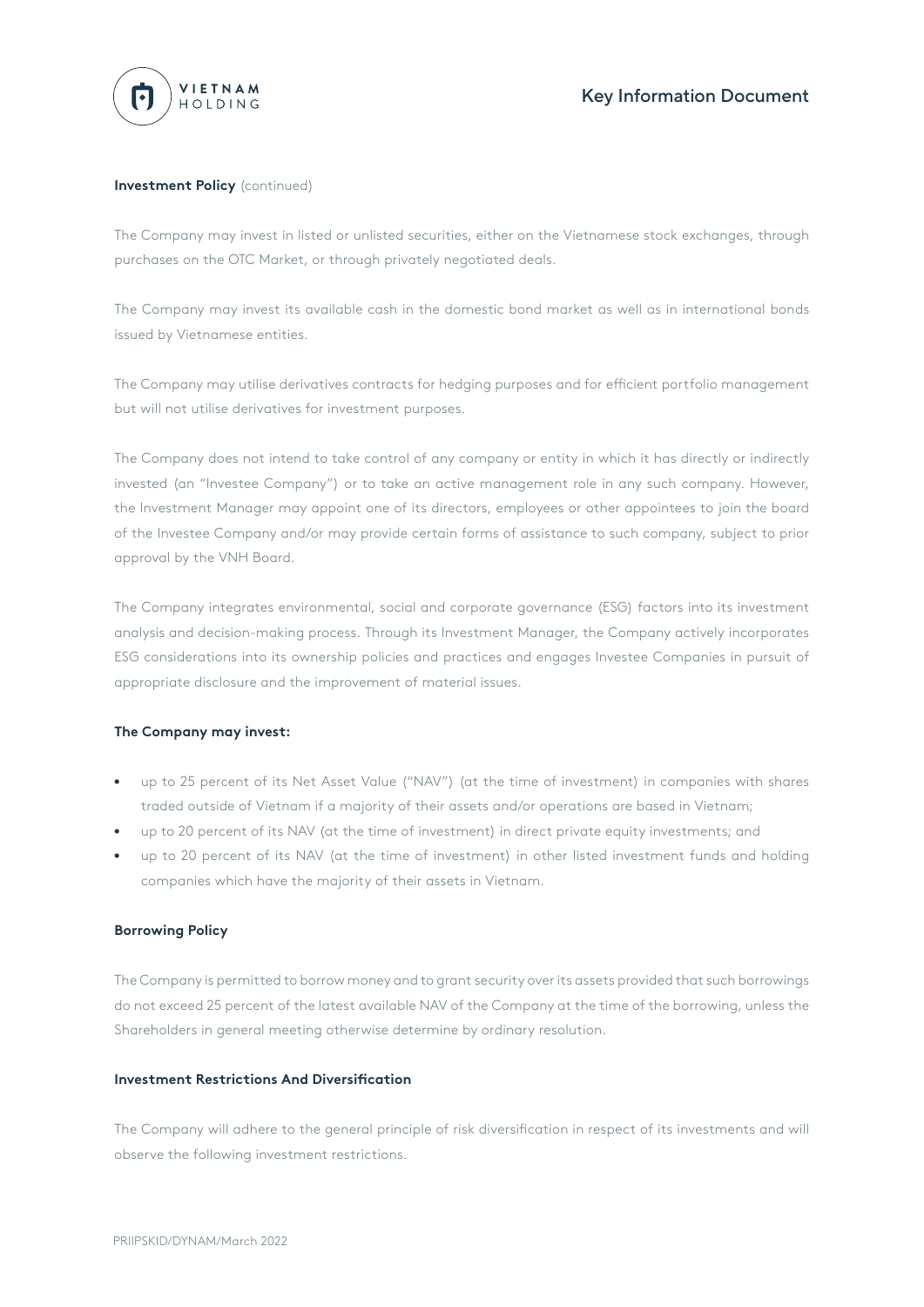

### **Investment Restrictions And Diversification** (continued)

- The Company will not invest more than 10 percent of its NAV (at the time of investment) in the shares of a single Investee Company; •
- The Company will not invest more than 30 percent of its NAV (at the time of investment) in any one sector;
- The Company will not invest directly in real estate or real estate development projects, but may invest in companies which have a large real estate component, if their shares are listed or are traded on the OTC Market; and •
- The Company will not invest in any closed-ended investment fund unless the price of such investment fund is at a discount of at least 10 percent to such investment fund's net asset value (at the time of investment). •

### **Responsible Investment Policy**

The Company is a signatory of the United Nations Principles for Responsible Investment(UNPRI) and strictly follows the Six Principles for Responsible Investing. The Company reports on its responsible investment activities every year through the PRI Transparency Reporting framework.

The Company has developed its own exclusion list based on guidelines of IFC and UNPRI. The Company will not invest, or finance companies involved in the company's exclusion list.

The Company's ESG sub-committee oversees the Investment Manager's own ESG Management System that seeks to:

- integrate ESG issues into each step of the investment process: initial screening, due diligence, investment decision and investment monitoring; •
- provide a framework for monitoring and reporting on ESG aspects to stakeholders; and •
- work in partnership with its portfolio companies to help them identify and implement ESG opportunities, creating sustainable enhancement to their overall financial performance. •

The Company supports the Investment Manager's Company Engagement Program to provide advocacy, training and support to its investee companies along their ESG journey.

The Company is a supporter of the Paris Agreement and the Task Force on Climate-related Financial Disclosures (TCFD). The Company pays particular attention to manage the climate risks of the portfolio by keeping track of the portfolio's total carbon emissions, analysing the transition risks of climate-sensitive industries and helping investee companies to do more on reporting their carbon emissions. The Company measures and publicly reports its own carbon footprint and engages a specialist firm to estimate the portfolio-level carbon footprint. Through its Investment Manager it assesses the performance of the portfolio's investee companies in matching their activities to the UN Sustainable Development Goals.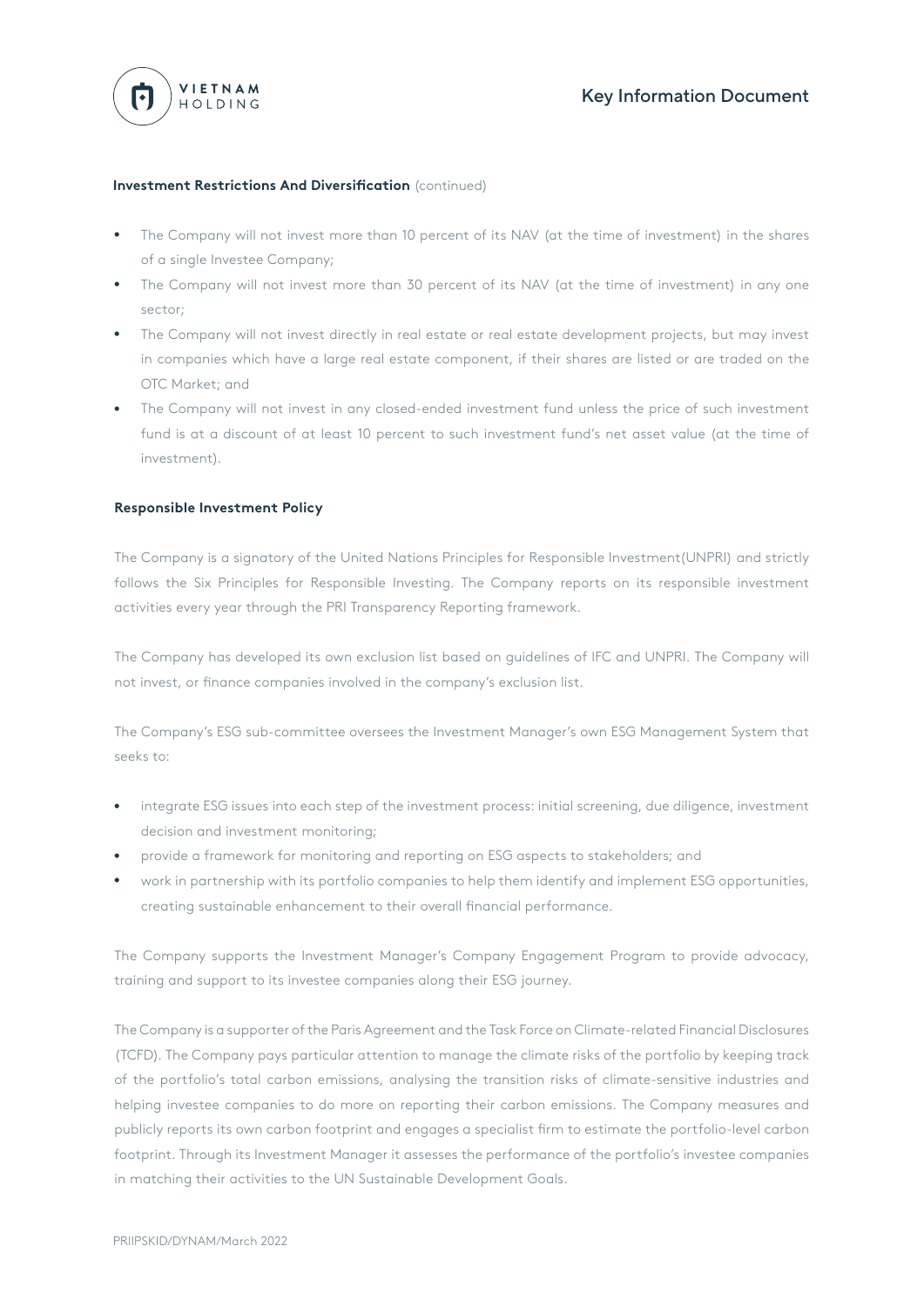

### **Intended Retail Investor**

The fund is intended for institutional investors and professionally advised or financially sophisticated nonadvised investors including retail investors seeking exposure to predominantly listed investments.

#### **Maturity**

Subject to the continuation vote arrangements described below, this product does not have a maturity date. There are no provisions entitling the manufacturer of this product to terminate the product unilaterally, nor for the automatic termination of the product.

### What Are The Risks And What Could I Get In Return?



Be aware of currency risk. The PRIIP is denominated in a different currency to that at which it is marketed, so the final return will depend on the exchange rate between the currencies. This risk is not considered in the indicator above.

The risk indicator assumes you keep the Product for 5 years. The PRIIP holds no capital protection against market risk. The PRIIP holds no capital guarantee against credit risk.

The summary risk indicator is a guide to the level of risk of this product compared to other products. It shows how likely it is that the product will lose money because of movements in the market or because we are not able to pay you. We have classified this product as 4 out 7, which is a medium risk class. This rates the potential losses from future performance at a medium level, and poor market conditions could impact our capacity to pay you. This product does not include any protection from future market performance, so you could lose some or all of your investment. If we are not able to pay what is owed, you could lose your entire investment.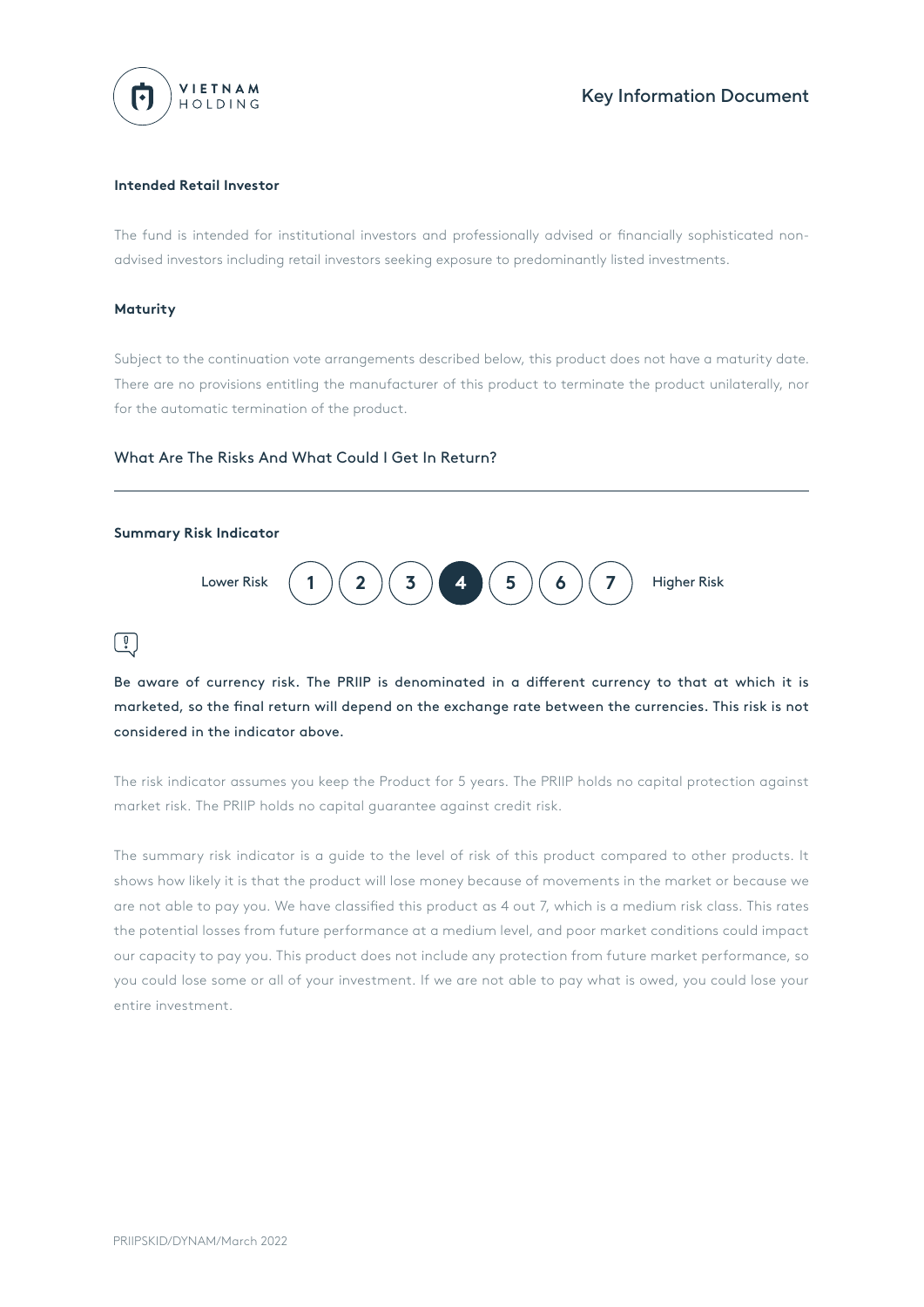

### **Performance Scenarios**

| Investments of USD 10,000 |                                     | 1 Year     | 3 Years    | 5 Years    |
|---------------------------|-------------------------------------|------------|------------|------------|
| Stress Sceanario          | What you might get back after costs | \$3,536    | \$3,973    | \$3,056    |
|                           | Average return each year            | $-64.64\%$ | $-26.48\%$ | $-21.11\%$ |
| Unfavourable Sceanario    | What you might get back after costs | \$8,770    | \$9,044    | \$9,835    |
|                           | Average return each year            | $-12.30\%$ | $-3.29\%$  | $-0.33\%$  |
| Moderate Sceanario        | What you might get back after costs | \$11,069   | \$13,529   | \$16,536   |
|                           | Average return each year            | 10.69%     | 10.60%     | 10.58%     |
| Favourable Sceanario      | What you might get back after costs | \$13,915   | \$20,158   | \$27,693   |
|                           | Average return each year            | 39.15%     | 26.32%     | 22.60%     |

This table shows the money you could get back over the next 5 years, under different scenarios, assuming that you invest USD 10,000 from the outset. The scenarios shown illustrate how your investments could perform. You can compare them with the scenarios of other products.

The scenarios presented are an estimate of future performance based on evidence from the past on how the value of this investment varies and are not an exact indicator. What you get back will vary depending on how the market performs and how long you keep the investment. The stress scenario shows what you might get back in extreme market circumstances, and it does not take into account the situation where we are not able to pay you. The figures shown include all the costs of the product itself but may not include all the costs that you pay to your advisor or distributor. The figures do not take into account your personal tax situation, which may also affect how much you get back.

# Past performance should not be a guide to future returns. Your maximum loss would be that you will lose all your investment.

## What Happens If Vietnam Holding Limited Is Unable To Pay Out?

You may ordinarily sell your shares at any time during trading hours on the London Stock Exchange using your broker. Your shares would be sold to a buyer in the market without recourse to the Company. If the Company goes into liquidation the investments will be sold and you will receive your pro rata share of the proceeds after settlement of the Company's liabilities, in accordance with the articles of association of the Company. You will not be entitled to compensation from the Financial Services Compensation Scheme or any other compensation scheme and no guarantee scheme applies to an investment in the Company.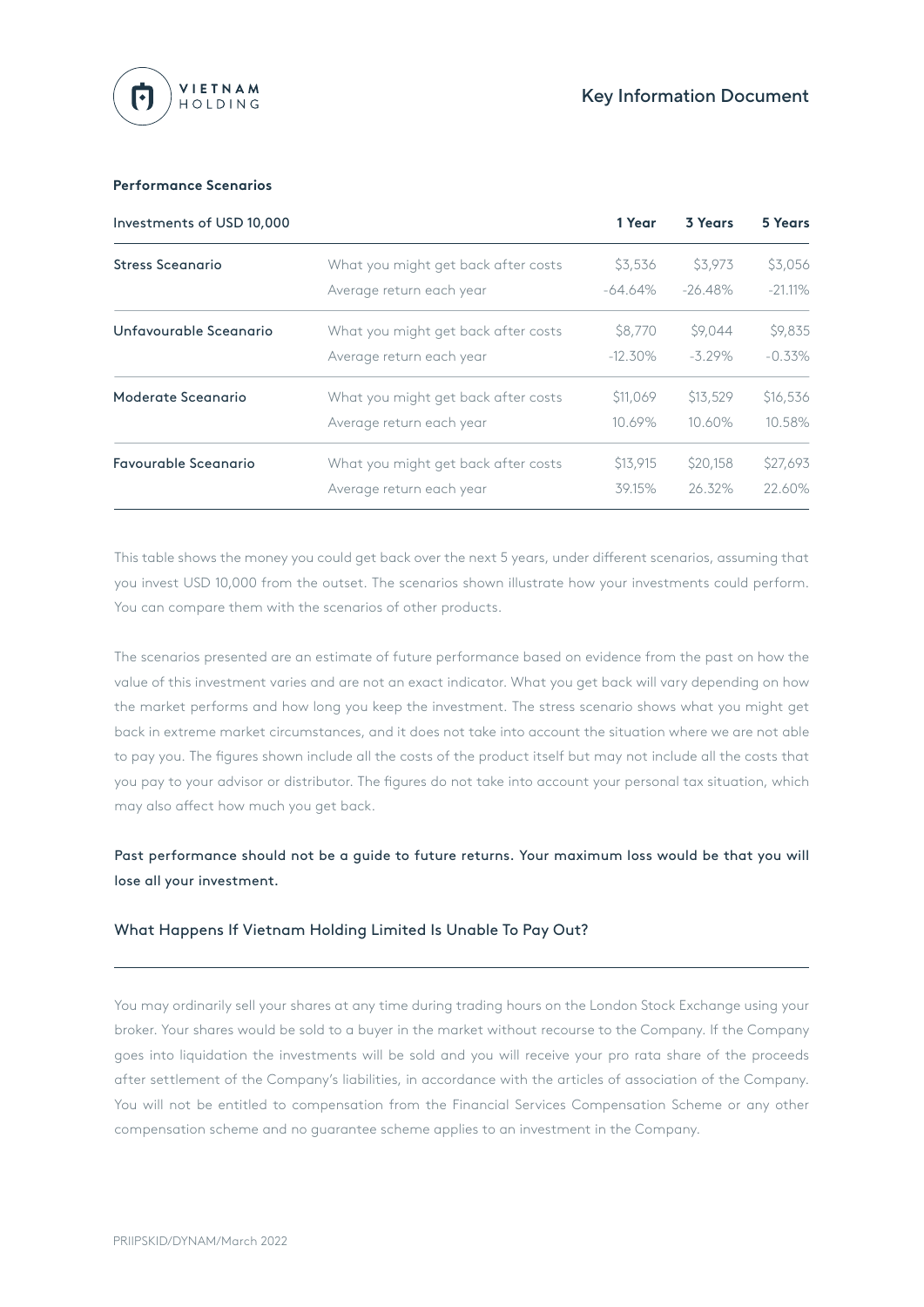

## What Are The Costs?

The Reduction in Yield (RIY) shows what impact the total costs you pay will have on the investment return you might get. The total costs take into account one-off, ongoing and incidental costs.

The amounts shown here are the cumulative costs of the product itself, for three different holding periods. They include potential exit penalties. The figures assume you invest USD 10,000. The figures are estimates and may change in the future.

The person selling you or advising you about this product may charge you other costs. If so, this person will provide you with information about these costs and show you the impact that all costs will have on your investment over time.

### **Costs Over Time**

| Investments of USD 10,000         | If you cash in after: 1 year 3 years |          |         | 5 years |
|-----------------------------------|--------------------------------------|----------|---------|---------|
| <b>Total Costs</b>                |                                      | S251     | S944    | \$1.967 |
| Reduction in Yield (RIY) per year |                                      | $2.51\%$ | $251\%$ | 2.51%   |

## **Costs Composition**

#### This Table shows the impact on return per year

| <b>One-Off Costs</b> | <b>Entry Costs</b>                    | $0.00\%$ | The impact of the costs you pay when entering your<br>investment                                                              |
|----------------------|---------------------------------------|----------|-------------------------------------------------------------------------------------------------------------------------------|
|                      | <b>Exit Costs</b>                     | $0.00\%$ | The impact of the costs you pay when exiting your<br>investment                                                               |
| <b>Ongoing Costs</b> | Portfolio<br><b>Transaction Costs</b> | 0.32%    | The impact of the costs of us buying and selling<br>underlying investments for the product                                    |
|                      | Other Ongoing Costs 2.20%             |          | The impact of the costs that we take each year for<br>managing your investments and the fees & expenses<br>of other providers |
|                      | Incidental Costs Performance Fees     | $0.00\%$ | The impact of the performance fee. We take these from<br>your investment if product outperforms its benchmark                 |
|                      | Carried Interest                      | $0.00\%$ | The impact of carried interests                                                                                               |